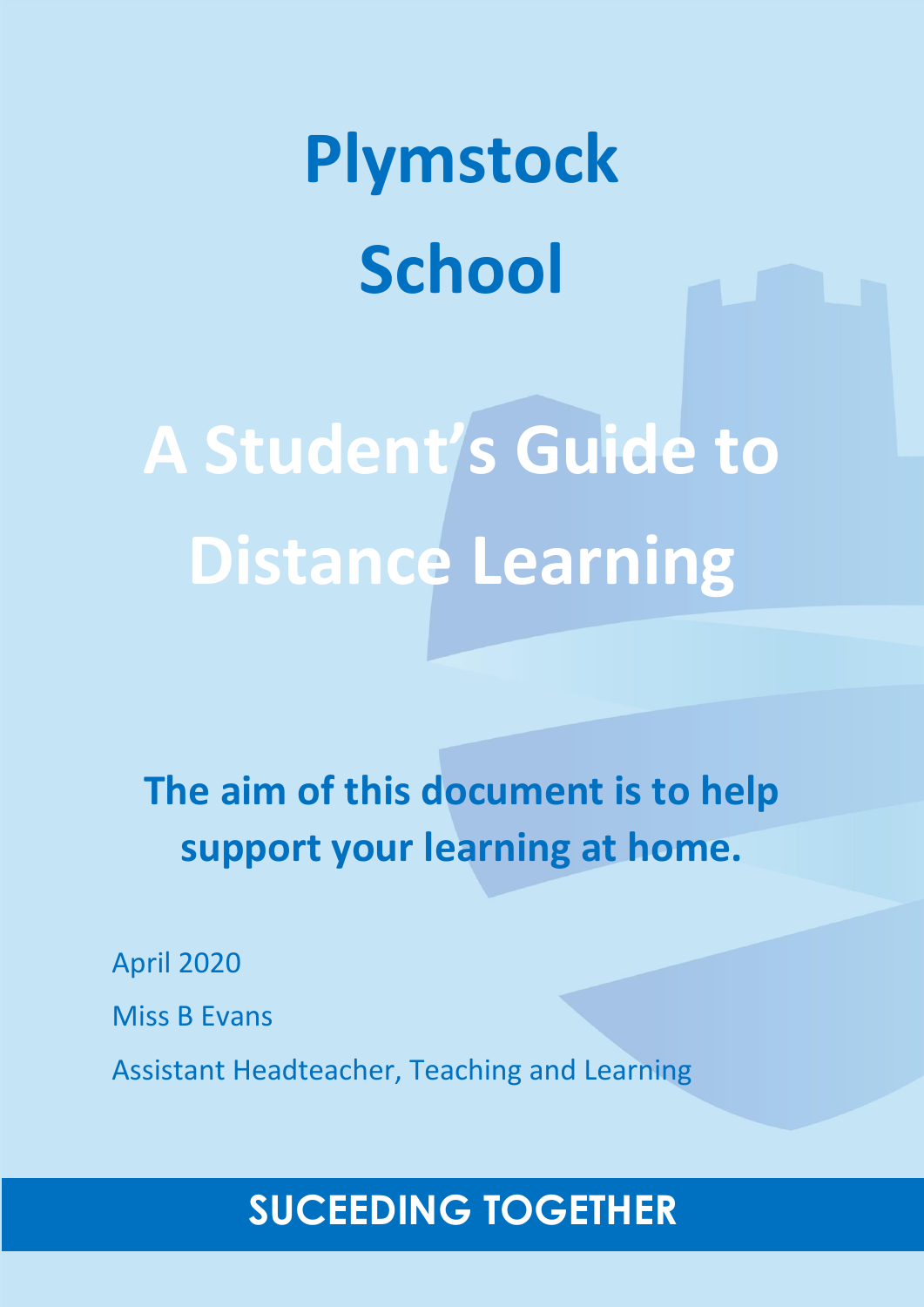Students, please find some updated information about how to guide your learning at home

- All of your homework tasks will be set on Show My Homework your teacher will then direct you to another platform such as Google Classroom, Seneca, MyMaths etc if this is where you need to complete your work.
- All of the homework set by each teacher with have the same layout in the title which will begin with the subject and then week beginning information and then the lesson of that week if you have more than one e.g.

**English, WK Beginning 13th April, Lesson 1** 

- All deadlines for the tasks set will be the Sunday of that week; this is to make it easier for you to organise your work on Show My Homework. It does not mean that the work should be completed by then; you should make sure it is completed by the first lesson of that subject in the *next* week
- Year 10 students there is a new program that some subjects will begin to use called GCSEPod – make sure you look ut for the instructions from Mr Taylor about how this works

You are encouraged to keep in contact with your teachers but communication between you and your teachers should be using Show My Homework or the school email system only. Remember that any questions or feedback between you and your teachers should be in the exact same polite manner that would take place in a normal face to face lesson. Please do not expect your teacher to email you back immediately, they are also working in much different environments and it may take them a little while to get back to you. If your teacher doesn't respond then please email the head of department or your head of year. Email addresses can be found on the website and attached to the back of this document. Plymstock School will not tolerate any rudeness towards staff through email or Show My Homework; if this does happen then you will be sanctioned when we return to school.

Guides have been placed on the website to help you access the platforms that will be used for distance learning. You have also been told how to access these in class.

On the distance learning page on the school website you will also find a link that will take you to some websites that will give you some different activities to complete so that you are keeping busy and not just completing school work all the time.

If you have any worries about being safe at home then you should email Mrs Walton at the following email address: [lwalton@plymstockschool.org.uk.](mailto:lwalton@plymstockschool.org.uk)

I hope that the points below help you with your distance learning.

#### **1. How can we keep as 'normal' a routine as possible?**

As far as possible, teachers/curriculum leaders will set work as follows:

Years 10 & 12: teachers will set work that will continue your learning along with consolidation tasks of prior learning.

Years 7 to 9: tasks will be set by your teachers which will enable you to progress in your learning.

I know that working at home can be overwhelming and difficult but it is important that you try and complete as much of the work as you are able to so that you do not fall too far behind your classmates when we return to school. Don't forget if you are feeling overwhelmed or anxious about the work or you need some help then email or message us.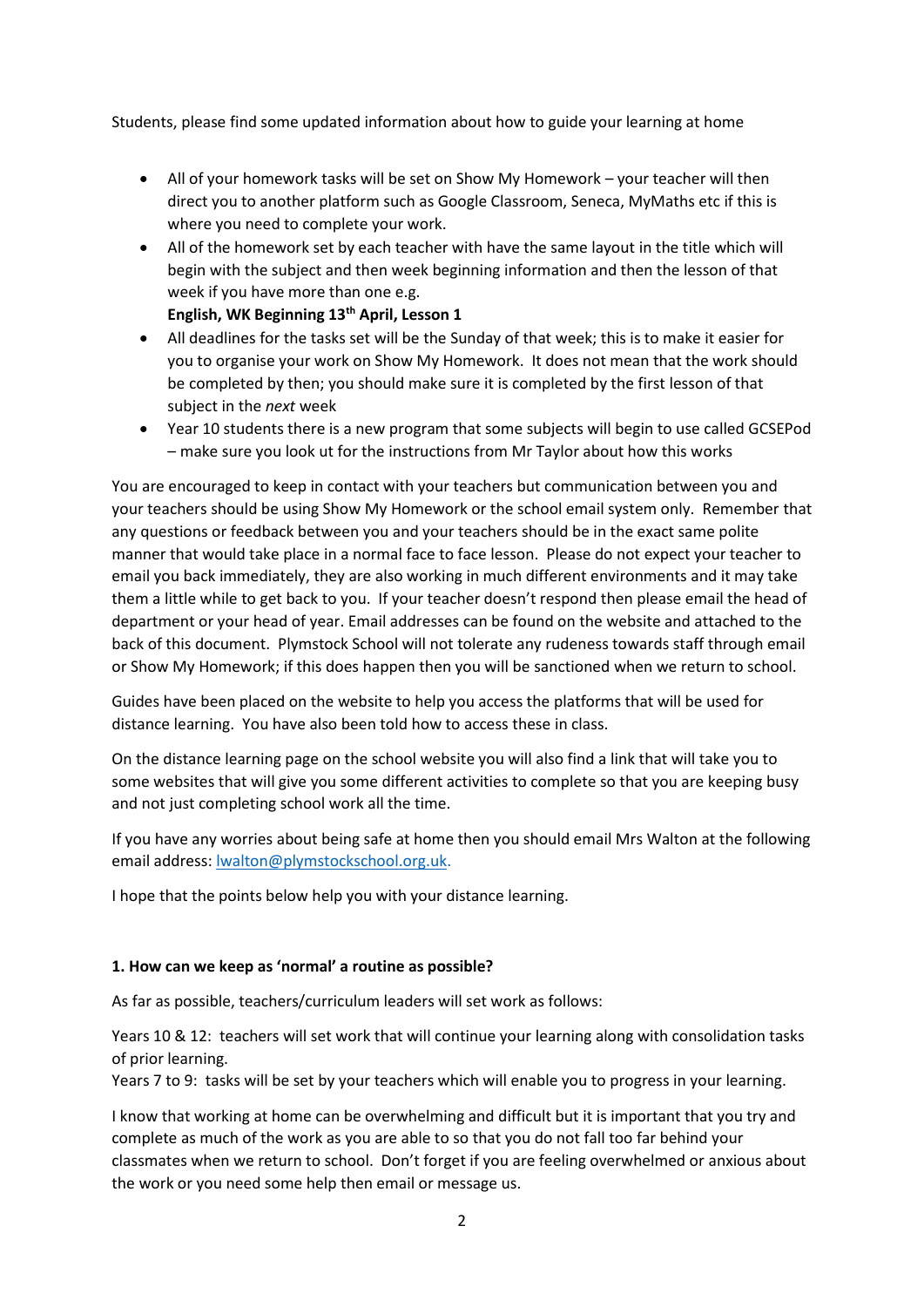#### **2. Planning Learning**

We recommend that you plan what you are doing each day, this could include the time that would normally be spent walking or travelling to and from school; you can plan what you will cover over the course of the day and then take time to record and review what they covered at the end of the school day. The plan can be a mix between specific activities that have been set, use of Knowledge Organisers to review what has been learnt so far this academic year and what is being learnt in the current term. Links to online resources will be provided to you via Show My Homework

#### *A really easy idea is to stick to your timetabled lessons for that day.*

It is also important that you timetable some breaks into your day – you need to eat and drink and have some down time just like you do at break and lunch when we are at school.

Here are two examples of how a day studying from home might look:

#### **Day A**

| Tutor / Travel Time        |         | At the start of the day, check on Show My Homework for any assigned<br>work and plan the schedule for the day, checking the timetable. |
|----------------------------|---------|----------------------------------------------------------------------------------------------------------------------------------------|
| Lesson $1 - 9:00 - 10:00$  | English |                                                                                                                                        |
| Lesson $2 - 10:00 - 11:00$ | Science | Complete any tasks assigned in Show My Homework during the time                                                                        |
| Lesson $3 - 11:20 - 12:20$ | Maths   | the normal lesson would take place. All of the above can be<br>supplemented by reading for at least half an hour.                      |
| Lesson $4 - 12:20 - 13:20$ | Art     |                                                                                                                                        |
| Lesson $5 - 2:00 - 3:00$   | French  |                                                                                                                                        |

#### **Day B**

| Tutor / Travel Time        |                | At the start of the day, check on Show My Homework for any<br>assigned work and plan the schedule for the day, checking the<br>timetable.                                            |
|----------------------------|----------------|--------------------------------------------------------------------------------------------------------------------------------------------------------------------------------------|
| Lesson $1 - 9:00 - 10:00$  | <b>Science</b> | Complete any tasks assigned in Show My Homework during the<br>time the normal lesson would take place. All of the above can be<br>supplemented by reading for at least half an hour. |
| Lesson $2 - 10:00 - 11:00$ | Geography      |                                                                                                                                                                                      |
| Lesson $3 - 11:20 - 12:20$ | Maths          |                                                                                                                                                                                      |
| Lesson $4 - 12:20 - 13:20$ | <b>PF</b>      |                                                                                                                                                                                      |
| Lesson $5 - 2:00 - 3:00$   | <b>Music</b>   |                                                                                                                                                                                      |

#### *If a student has PE or Life Education on any given day, this time can be used for physical activity conducted within the advice of the Government/NHS and/or Public Health England or just reading up on the news.*

#### **3. This 'break' also provides an opportunity to review learning so far this year and in past years!**

If you have completed all the tasks that your teachers have set you then you could use this time to go back over the work that you learnt since September. When you are revising you must do it in short chunks of time concentrating on the parts that you find hard – it is really easy to revise the parts you know! Remember the golden rule of memory – if it isn't hard then is isn't working.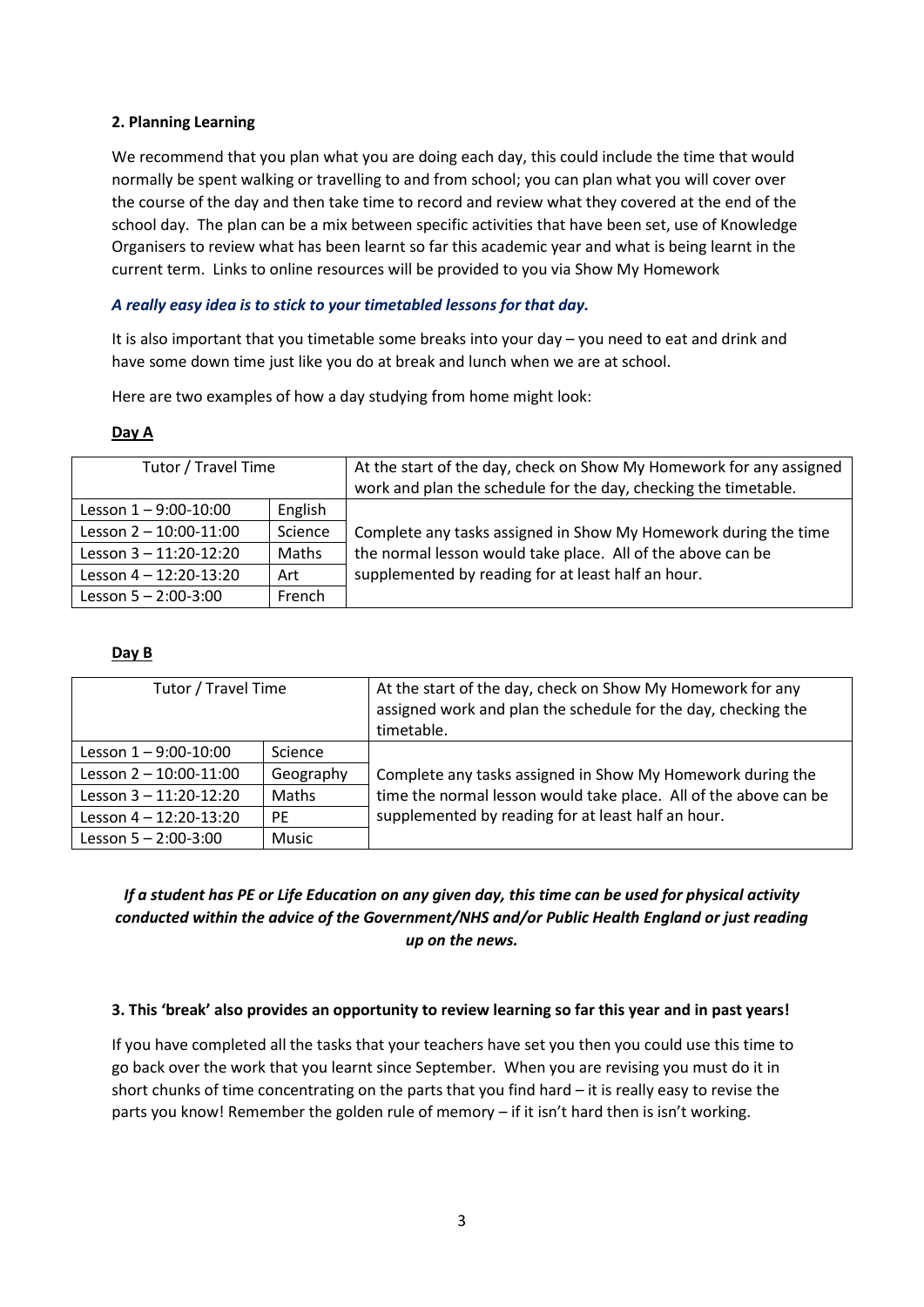#### **4. How can the people at home help you?**

Talk through your plans for the day and ask them to run through a checklist with you to make sure you have everything you need including food and drink. Maybe it would be best if they took your mobile phone from you whilst you worked to avoid distractions or removed your access to the x-box or Netflix. Get them to ask you questions about what you have learnt or ask them to look at the work you have completed – involve people at home in your learning just as you would do at school.

#### **5. What should I do with the work I complete?**

Any work that you complete should be kept safe so that you can bring it into school when we go back. Some teachers may ask you to mark work and send them your mark on Show My Homework – look out for these instructions. Teachers may also set you some assessments on online platforms such as Doddle or MyMaths and it is really important that you try your best to complete these as best you can.

#### **6. Reading**

Reading a book or a magazine or information about a topic of interest online is also a good use of time as this will help develop vocabulary, imagination and (in the case of non-fiction texts) understanding of the wider world. We recommend at least 30 minutes per day.

#### **Top tips for creating a productive learning environment in the home**

Just because you aren't at school doesn't mean that you are not going to be doing any work. You must make sure that you are completing the work teachers have set you or you may find yourself behind your classmates when you return. Of course, you can reward yourself with a game of Fortnite or updating social media but this must be done when you have completed your work; your day must have some structure like it would if you were at school.

- 1. Ensure all distractions are switched off or well out of reach mobile phones should be switched off / be on silent or placed in another room – the TV also shouldn't be on. Quiet, calm music in the background might provide a suitable backdrop to work being completed.
- 2. Make sure that you have somewhere suitable to work at your desk or maybe at the kitchen table.
- 3. Make sure that you have everything you need before you start so that you are not distracted by finding your pen or going to get a drink.
- 4. Learning can be hard when you're not in school but don't forget that you have the internet at your fingertips, plus your exercise books and resources on the teaching and learning area. Don't give up – talk it through with whoever is at home or message your teacher on Show My Homework if you are really struggling. Remember, the harder you have to think, the better your learning will be.
- 5. Keep in contact! Talk through what you have been doing with people at home or message your classmates to see how they are getting on with the work. Support each other.